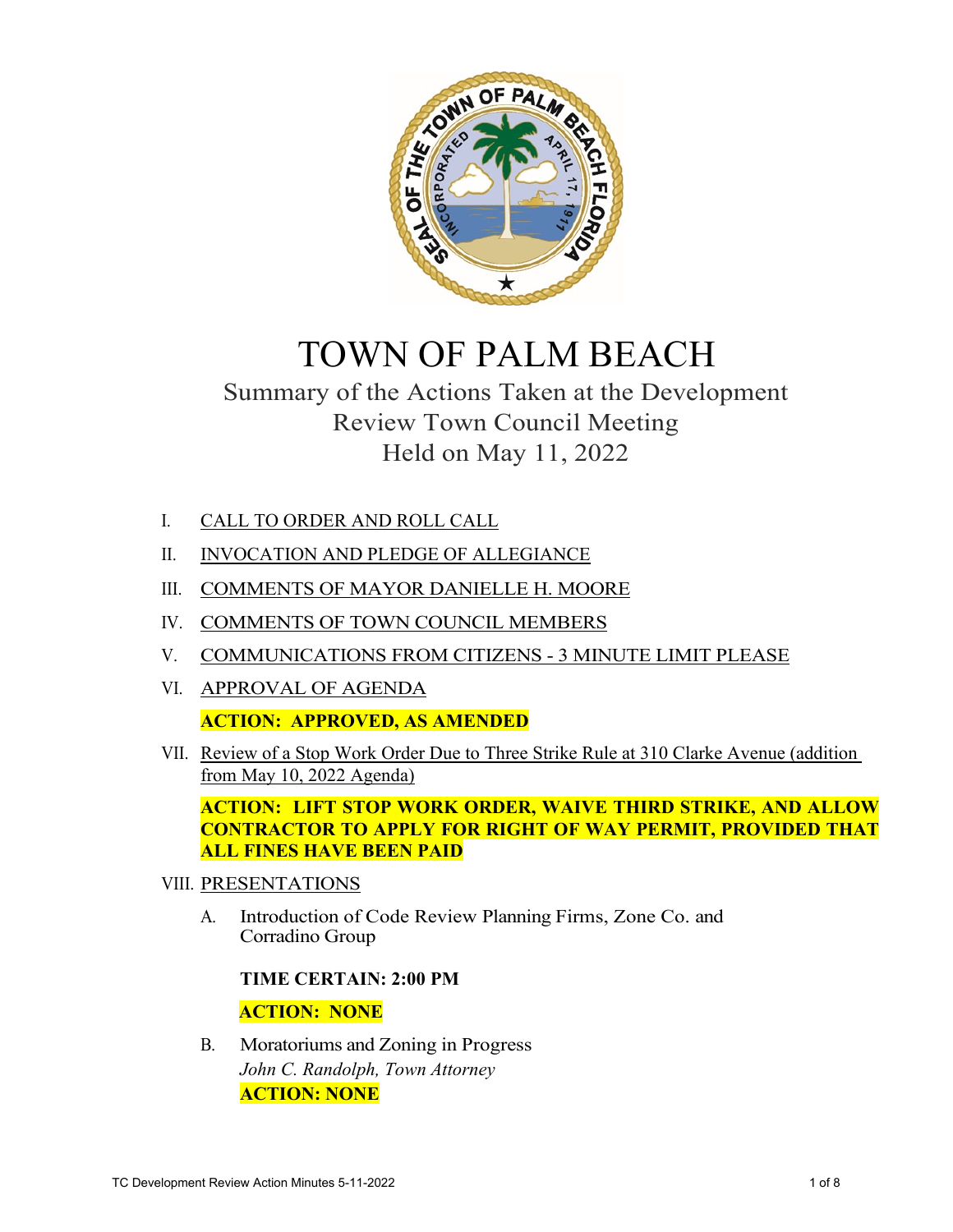#### IX. RESOLUTIONS

A. RESOLUTION NO 064-2022 A Resolution Of The Town Council Of The Town Of Palm Beach, Palm Beach County, Florida, Ratifying And Confirming The Determination Of The Landmarks Preservation Commission That The Property Known As 345 Pendleton Lane Meets The Criteria Set Forth In Ordinance No. 2-84, Also Known As Chapter 54, Article IV Of The Code Of Ordinances Of The Town Of Palm Beach; And Designating Said Property As A Town Of Palm Beach Landmark Pursuant To Ordinance No. 2-84, Also Known As Chapter 54, Article IV Of The Code Of Ordinances Of The Town Of Palm Beach.

# **ACTION: APPROVED**

B. RESOLUTION NO 065-2022 A Resolution Of The Town Council Of The Town Of Palm Beach, Palm Beach County, Florida, Ratifying And Confirming The Determination Of The Landmarks Preservation Commission That The Property Known As 200 Algoma Rd Meets The Criteria Set Forth In Ordinance No. 2-84, Also Known As Chapter 54, Article IV Of The Code Of Ordinances Of The Town Of Palm Beach; And Designating Said Property As A Town Of Palm Beach Landmark Pursuant To Ordinance No. 2-84, Also Known As Chapter 54, Article IV Of The Code Of Ordinances Of The Town Of Palm Beach.

# **ACTION: APPROVED**

C. RESOLUTION NO 066-2022 A Resolution Of The Town Council Of The Town Of Palm Beach, Palm Beach County, Florida, Ratifying And Confirming The Determination Of The Landmarks Preservation Commission That The Property Known As 215 Mediterranean Rd Meets The Criteria Set Forth In Ordinance No. 2-84, Also Known As Chapter 54, Article IV Of The Code Of Ordinances Of The Town Of Palm Beach; And Designating Said Property As A Town Of Palm Beach Landmark Pursuant To Ordinance No. 2-84, Also Known As Chapter 54, Article IV Of The Code Of Ordinances Of The Town Of Palm Beach.

#### **ACTION: APPROVED**

- X. DEVELOPMENT REVIEWS
	- D. **Variances,Special Exceptions, and Site Plan Reviews**
		- **1. Old Business**
			- **a. ZON-21-006 (ARC-21-040) 164 SEASPRAY AVENUE (COMBO) SPECIAL EXCEPTION REQUEST WITH SITE PLAN REVIEW AND VARIANCES** The applicant, Hayati Banastey, has filed an application requesting Town Council review and approval for a Special Exception Request with Site Plan Review for the construction of new two story residence on 2 platted lots deficient in lot width and lot area, including the following variances (1) a variance to reduce the required side (east) yard setback to 10 ft in lieu of 15 feet required for 2 story structure; (2) a variance to reduce the required side (west) yard setback to 10 ft in lieu of 12.5 feet required for the 1 story portion; (3) a variance to reduce the required side (west) yard setback to 10 feet in lieu of 15 feet required for the 2 story portion. [The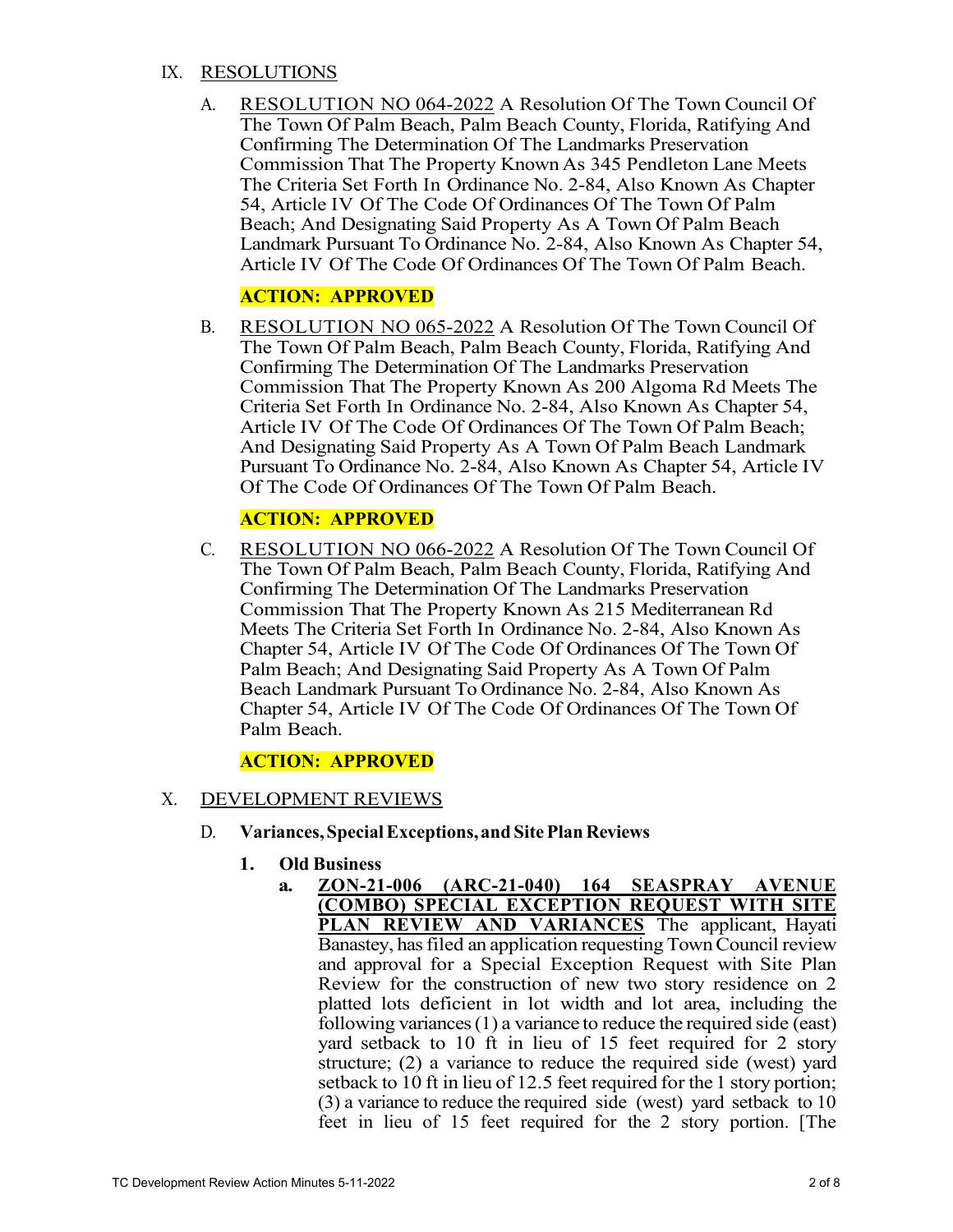Architectural Review Commission deferred the project to the May 25, 2022 meeting. Carried 7-0.] Staff Recommends a Deferraltothe June 15, 2022 Meeting

**ACTION: DEFERRED TO JUNE 15, 2022** 

- b. **ZON-22-017 (ARC-22-032) 1237 N LAKE WAY (COMBO) VARIANCES & SITE PLAN REVIEW** Theapplicant,FrankH. Pearl and Geryl T. Pearl, has filed an application requesting Town Council review of and approval of Site Plan Review for the construction of a new two-story residence on a lot with less width than required in the RB district, and including variances (1) to allow a two-story accessory structure on a lot less than 20,000SF in lot area, and (2) to exceed the point of measurement. ARCOM will perform design review of the application. [The Architectural Review Commission deferred the project to the May 25, 2022 Meeting. Carried 7-0.] Staff Recommends a Deferral to the June 15, 2022 Meeting **ACTION: DEFERRED TO JUNE 15, 2022**
- c. **ZON-22-029 (HSB-22-002) 854 S COUNTY RD (COMBO) VARIANCES** The applicant, Todd Glaser, has filed an application requesting Town Council review and approval for variance (1) to retain the existing nonconforming side (north) setback to accommodate substantial additions to a historically significant building. The Landmarks Preservation Commission will perform design review of the application. [Landmarks] Preservation Commission Recommendation: Implementation of the proposed variance will not cause negative architectural impact to the subject historically significant property. Carried 7- 0.] [The Landmarks Preservation Commission approved the project as presented. Carried 7-0.] **ACTION: APPROVED**
- d. **ZON-22-032 (HSB-22-003) 594 NORTH COUNTY RD (COMBO) - VARIANCES** The applicant,George and Sandra Marucci, has filed an application requesting Town Council review and approval for variances to reduce both side yard setback requirements for one-story additions to a historically significant building and for a variance from Chapter 50 for the required floor elevation for the new ground floor addition on a historically significant building to construct a ground floor addition with a finished floor of 6.49' NAVD in lieu of the required 7' NAVD. [The Landmarks Preservation Commission deferred the project indefinitely.Carried 7-0.] Staff Recommends a Withdrawal of the Project Per Email From Harold Smith, Architect

**ACTION: WITHDRAWN**

- e. **ZON-22-033 (ARC-22-001) 108 EL MIRASOL (COMBO)** 
	- **VARIANCES** The applicant, ANK Palm Beach LLC (Anand "Andy" Khubani, Managing Member), has filed an application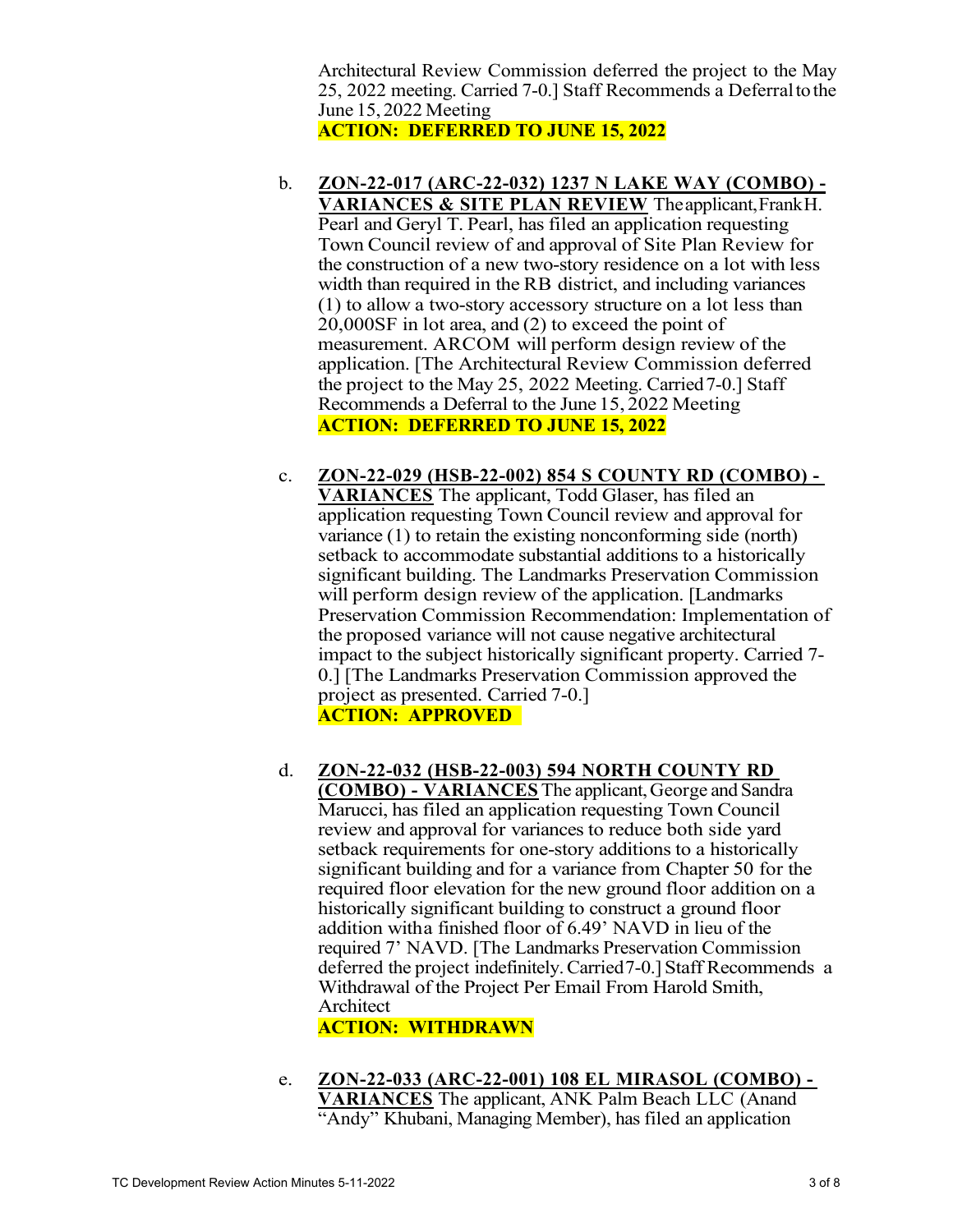requesting Town Council review and approval for a variance to allow a basement in a North side-yard setback for basement vehicular access in relation to the construction of a new singlefamily residence. The Architectural Commission will perform design review of the application. [The Architectural Review] Commission deferred the project to the May 25, 2022 meeting. Carried 7-0.] Staff Recommends a Deferral to the June 15, 2022 Meeting

**ACTION: DEFERRED TO JUNE 15, 2022**

- f. **ZON-22-037 (ARC-22-040) 60-70 BLOSSOM WAY (COMBO) – SITE PLAN REVIEW** Theapplicant,BlossomWayHoldings LLC and Providencia Partners LLC (Maura Ziska, Authorized Representative), has filed an application requesting Town Council Site Plan Review as required for the installation of a generator with an output capacity over 100kW, in conjunction with the construction of a new single-family residence. ARCOM will perform design review of the application. [The Architectural Review Commission deferred the project to the May 25, 2022 meeting. Carried 7-0.] Staff Recommends a Deferral to the June 15, 2022 Meeting **ACTION: DEFERRED TO JUNE 15, 2022**
- g. **ZON-22-038 (ARC-22-058) 220 BRAZILIAN AVE (COMBO) - VARIANCES** The applicant, I220 PB LLC (Guy) Rabideau),has filed an application requesting Town Council review and approval for variances (1-2) to install AC equipment within both (east and west) side yards of a duplex building not fully screened by a 7' high wall and (3-4) to install an emergency generator in the side (west) yard setback exceeding maximum height allowed and not completely screened by a  $7<sup>7</sup>$ high wall. The Architectural Commission will perform design review of the application. [Architectural Review Commission Recommendation: Implementation of the proposed variances will not cause negative architectural impact to the subject property. Carried 6-0.] [The Architectural Review Commission approved the project with conditions. Carried 5-1.] **ACTION: APPROVED WITH CONDITION RELATED TO UTILITY EASEMENT**

#### **2. New Business**

a. **ZON-22-015 (ARC-22-015) 755 N COUNTY RD (COMBO) – SPECIAL EXCEPTION W/ SITE PLAN REVIEW AND VARIANCES** The applicant, Beach Club Inc. (David Shaw, General Manager) has filed an application requesting Town Council review for Special Exception with Site Plan Review and Variance (1) to exceed the maximum allowable lot coverage and (2) to exceed the maximum allowable cubic content ratio (CCR), in order to expand the existing Beach Club facility. The Architectural Commission will perform design review of the application. [Architectural Review Commission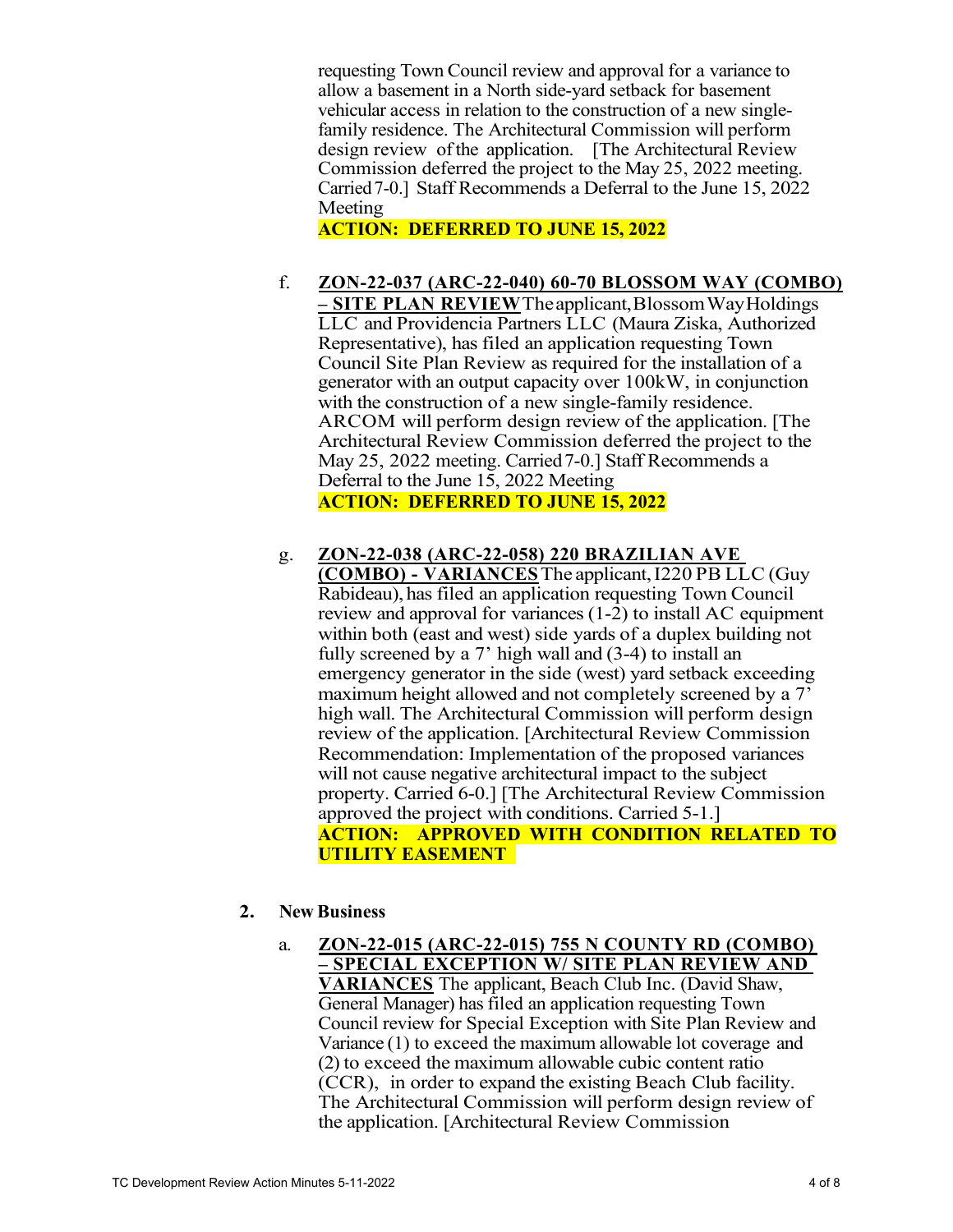Recommendation: Implementation of the proposed variances will not cause negative architectural impact to the subject property. Carried 7-0.] [The Architectural Review Commission approved the project as presented. Carried 7-0.] **ACTION: APPROVED WITH CONDITION RELATED TO UTILITY EASEMENT** 

- b. **ZON-22-043 482 ISLAND DR VARIANCES** The applicant, 482 Island Drive Trust (William Atterbury III Trustee), has filed an application requesting Town Council review and approval for Variances (1) to exceed the maximum projection for a marginal dock and (2) to exceed the maximum allowable width of 30% for docks. **ACTION: APPROVED**
- c. **ZON-22-044 (ARC-22-054) 333 SUNSET AVE (COMBO) SPECIAL EXCEPTION WITH SITE PLAN REVIEW AND VARIANCES**The applicant,RoyalPoincianaSouthLLC (Arthur Pergament) has filed an application requesting Town Council review and approval for Special Exception with Site Plan Review and Variances (1) to exceed the maximum lot coverage,  $(2 \& 3)$  to reduce required setbacks,  $(4)$  to expand an existing nonconforming 7 story building,  $(5 \& 6)$  to allow pool equipment where not permitted, (7) to exceed the maximum building height and (8) to exceed the maximum allowable amount of equipment in a front yard. The Architectural Commission will perform design review of the application. [The Architectural Review Commission deferred the project to the May 25, 2022 meeting. Carried 7-0.] Staff Recommends a Deferral to the June 15, 2022 Meeting **ACTION: DEFERRED TO JUNE 15, 2022**
- d. **ZON-22-045 (HSB-22-008) 426 SEAPRAY AVE (COMBO) – VARIANCES**Theapplicant, 426 SeasprayAvenueTrust (Maura Ziska, TR) has filed an application requesting Town Council approval for Variances (1) to exceed the maximum cubic content ratio (CCR), (2) to exceed the maximum lot coverage, and (3) from Chapter 50 for the required floor elevation for the new ground floor addition on a historically significant building to construct a ground floor addition with a finished floor of 2.27' NAVD and 4.06' NAVD in lieu of the required 7' NAVD, in conjunction with renovations and a twostory additions to an existing nonconforming historically significant building. The Landmarks Preservation Commission will perform design review of the application. [The Landmarks] Preservation Commission deferred the project to the May 18, 2022 meeting. Carried 7-0.] Staff Recommends a Deferral to the June 15, 2022 Meeting

**ACTION: DEFERRED TO JUNE 15, 2022**

# e. **ZON-22-051 223 SUNSET AVE—SPECIAL EXCEPTION**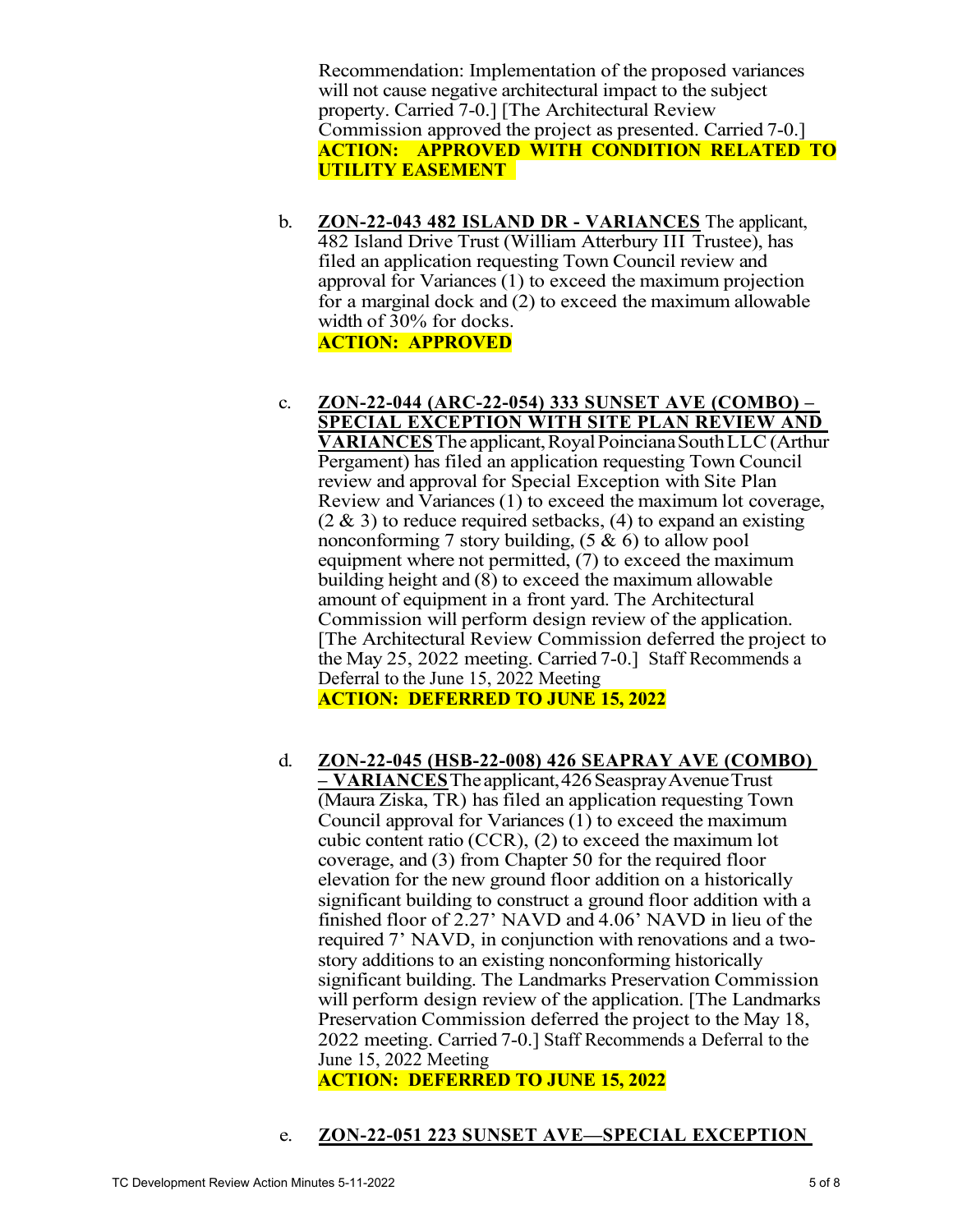**W/ SITE PLAN REVIEW AND VARIANCES** The applicant, 233 Sunset Holdings LLC (Peter May), has filed an application requesting Town Council review and approval for Special Exception w/ Site Plan Review for the interior renovation of an existing second floor office space in an existing two-story building resulting in an increase of approximately 950 SF of Gross Leasable Area (GLA) and a Variance (1) to provide 0 of the 4 parking spaces required due to the increase of general office space.

# **ACTION: APPROVED WITH CONDITION RELATED TO UTILITY EASEMENT**

# f. **ZON-22-055 (HSB-22-005) 1161 N LAKE WAY (COMBO) -**

**VARIANCES** The applicant, Maria Fanjul Ryan, has filed an application requesting Town Council review and approval for a Variance (1) from Chapter 50 for the required floor elevation for the new ground floor addition on a historically significant building to construct a ground floor addition with a finished floor of 3.82' and 5.74' NAVD in lieu of the required 7' NAVD. The Landmarks Preservation Commission will review the variance portion of the application. [Landmarks Preservation Commission Recommendation: Implementation of the proposed variance will not cause negative architectural impact to the subject historically significant property. Carried 7-0.] [The Landmarks Preservation Commission approved the project as presented. Carried 7-0.]

**ACTION: APPROVED WITH CONDITION RELATED TO UTILITY EASEMENT** 

# g. **ZON-22-057 (ARC-22-084) 147 SEABREEZE AVE (COMBO) -**

**VARIANCES** The applicant, MEHWD147 LLC (Elanor Acquavella Dejoux), has filed an application requesting Town Council review and approval for Variances (1) to exceed the maximum lot coverage allowed and (2) to exceed the maximum Cubic Content Ratio (CCR) allowed, in conjunction with a 16 SF first floor addition, and (3) to expand an existing nonconforming 3rd floor roof deck area. The Architectural Commission will perform design review of the application. [Architectural Review Commission Recommendation: Implementation of the proposed variances will not cause negative architectural impact to the subject property. Carried 6- 0.] [The Architectural Review Commission approved the project as presented. Carried 6-0.] **ACTION: APPROVED WITH CONDITION RELATED TO UTILITY EASEMENT** 

h. **ZON-22-058 (HSB-22-007) 145 CLARENDON AVE (COMBO) - VARIANCES**The applicant, 144 ClarendonLLC(Christopher Uzpen, Manager), has filed an application requesting Town Council review and approval for Variances for (1 and 2) to reduce both of the side (east and west) yard setback requirements and (2) from Chapter 50 for the required floor elevation for the new ground floor addition on a historically significant building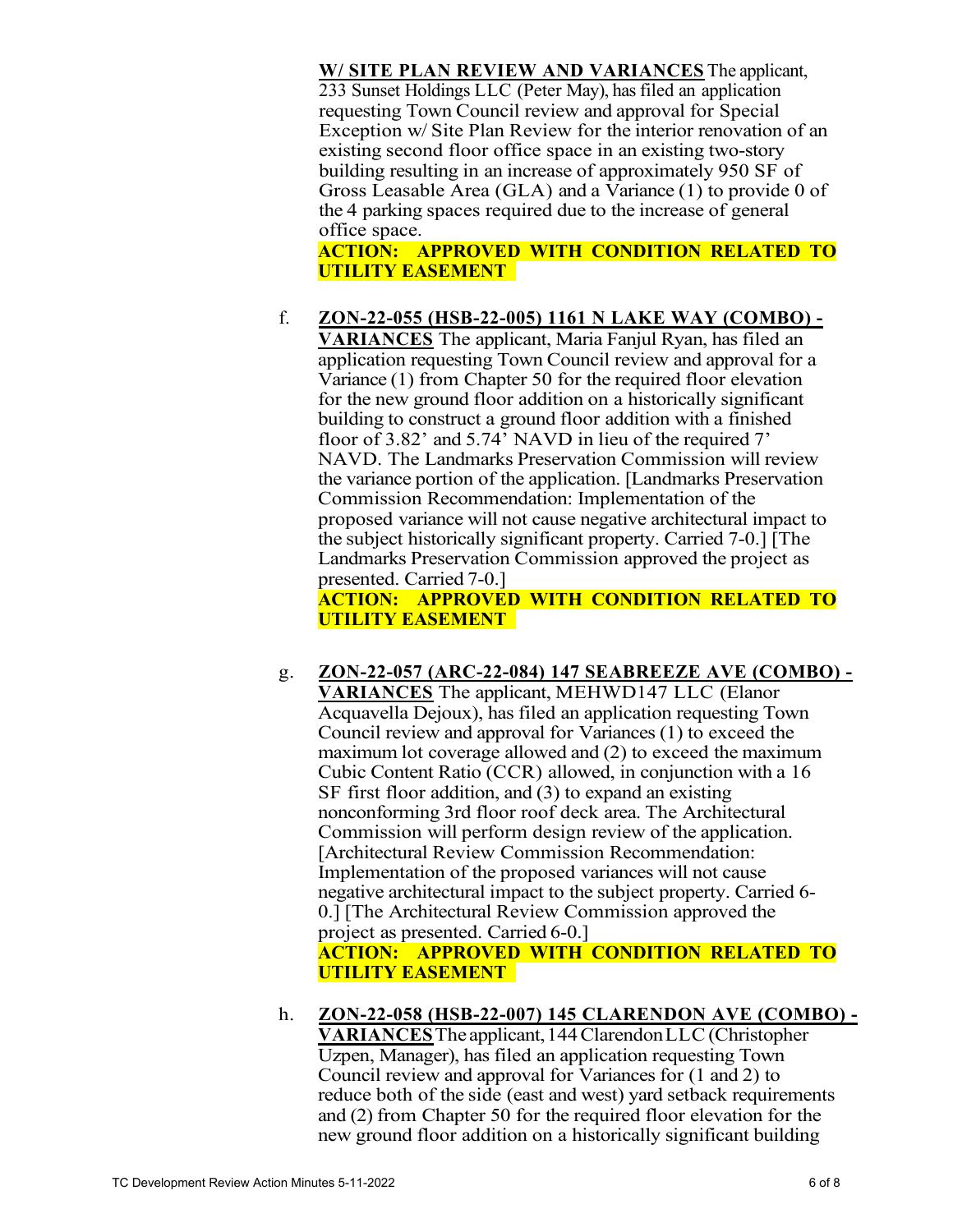to construct a ground floor addition with a finished floor of 6.31' NAVD in lieu of the required 7' NAVD, in conjunction with renovations and additions to an existing nonconforming onestory Historically Significant Building. The Landmarks Preservation Commission will perform design review of the application. [Landmarks Preservation Commission Recommendation: Implementation of the proposed variance will not cause negative architectural impact to the subject historically significant property. Carried 7-0.] [The Landmarks Preservation Commission approved the project as presented. Carried 7-0.] **ACTION: APPROVED** 

i. **ZON-22-059 (ARC-22-086) 2219 IBIS ISLE RD (COMBO) - SITE PLAN REVIEW** The applicant, GLOBAL ONE INVESTMENT GROUP LLC (Alfredo Borges), has filed an application requesting Town Council review and

approval for Site Plan Review to allow the construction of a residence on a non- conforming platted lot which is 90 feet in width in lieu of the 100 foot minimum width required in the R-B Zoning District. The Architectural Commission will perform design review of the application. [The Architectural Review Commission deferred the project to the May 25, 2022 meeting. Carried 7-0.] Staff Recommends a Deferral to the June 15, 2022 Meeting

**ACTION: DEFERRED TO JUNE 15, 2022** 

j. **ZON-22-060 (COA-22-017) 1820 S OCEAN BLVD (COMBO) - SPECIAL EXCEPTION W/ SITE PLAN REVIEW AND**  VARIANCES The applicant, White Birch Farm Inc. (Peter Brant), has filed an application requesting Town Council review and approval for Special Exception w/ Site Plan Review for the construction of a beach cabana in the BA zoning district including Variances (1) to reduce the required side (west) setback and (2) to reduce the required ocean bulkhead line setback. The Landmarks Preservation Commission will perform design review of the application. [Landmarks Preservation Commission Recommendation: Implementation of the proposed variances will not cause negative architectural impact to the subject landmarked property. Carried 7-0.] [The Landmarks Preservation Commission approved the project with conditions relating to the architecture. Carried 7-0.] **ACTION: APPROVED** 

#### XI. ORDINANCES

#### A. **First Reading**

1. Proposed Ordinance to Amend Chapter 18 of the Town Code to Modify the Language regarding Floodplain Management, to incorporate new FEMA and FL DEM requirements, and to acknowledge the Town's current CRS classification.

ORDINANCE NO. 009-2022 An Ordinance Of The Town Council